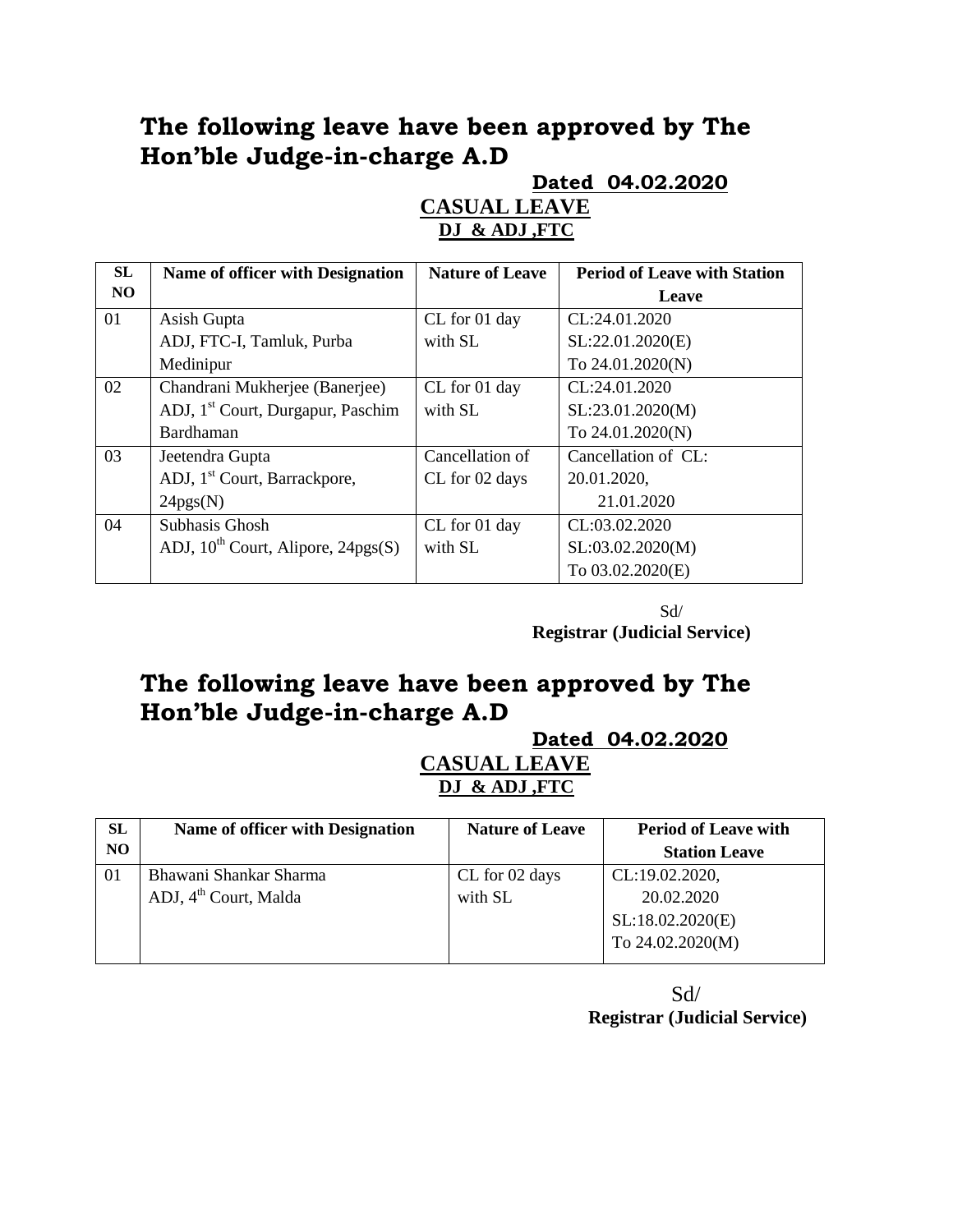### **The following leave have been approved by the Hon'ble Judge-in-Charge A.D.**

**Date-04.02.2020**

#### **ADJ, FTC/ CJ(SD)**

| <b>SL</b><br>N <sub>O</sub> | Name of officer with Designation                                 | <b>Nature of Leave</b>      | <b>Period of Leave with</b><br><b>Station Leave</b> |
|-----------------------------|------------------------------------------------------------------|-----------------------------|-----------------------------------------------------|
| 01.                         | Smt. Papiya Das<br>ADJ, FTC-2, Barasat, North 24<br>Parganas     | Earned Leave for<br>06 days | From 24.02.2020 to<br>29.02.2020                    |
| 02.                         | Sri Subrata Chatterjee<br>CJ(SD), Durgapur, Paschim<br>Bardhaman | Earned Leave for<br>27 days | From 24.02.2020 to<br>21.03.2020                    |

#### **CJM/ACJM**

| <b>SL</b><br><b>NO</b> | Name of officer with Designation | <b>Nature of Leave</b> | <b>Period of Leave with</b><br><b>Station Leave</b> |
|------------------------|----------------------------------|------------------------|-----------------------------------------------------|
| $\overline{03}$ .      | Sri Monodeep Dasgupta, ACMM,     | Earned Leave for       | From 10.02.2020 to                                  |
|                        | 1 <sup>st</sup> Court, Calcutta  | 06 days                | 15.02.2020                                          |

#### **JM**

| <b>SL</b><br>N <sub>O</sub> | Name of officer with Designation | <b>Nature of Leave</b> | <b>Period of Leave with</b><br><b>Station Leave</b> |
|-----------------------------|----------------------------------|------------------------|-----------------------------------------------------|
| 04.                         | Smt. Krishnakoli Mukherjee       | Earned Leave for       | From 15.04.2020 to                                  |
|                             | JM, $4th$ Court, Howrah          | 04 days                | 18.04.2020                                          |

Sd/

 **Registrar (Judicial Service)**